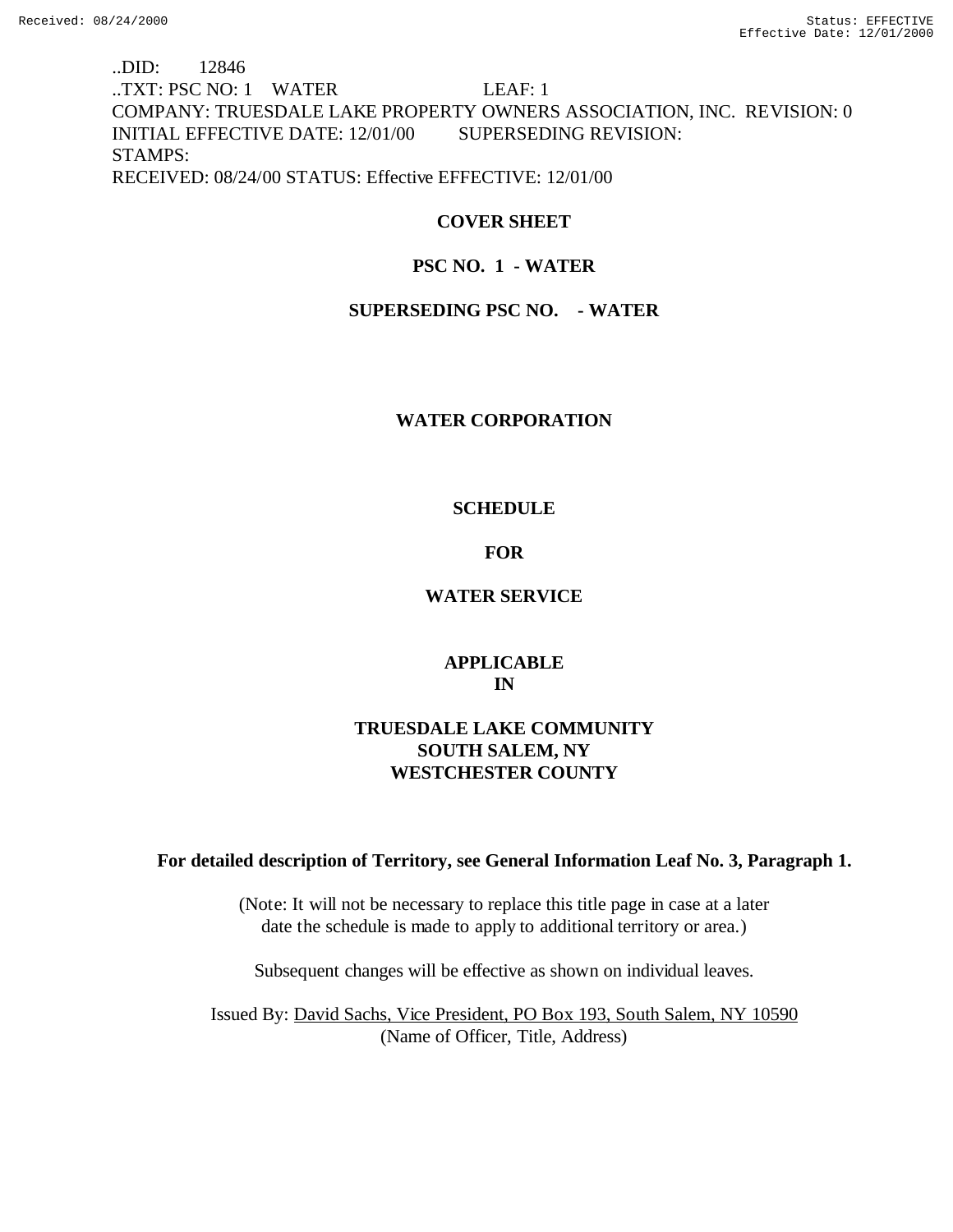..DID: 12853 ..TXT: PSC NO: 1 WATER LEAF: 2 COMPANY: TRUESDALE LAKE PROPERTY OWNERS ASSOCIATION, INC. REVISION: 0 INITIAL EFFECTIVE DATE: 12/01/00 SUPERSEDING REVISION: STAMPS: RECEIVED: 08/24/00 STATUS: Effective EFFECTIVE: 12/01/00

#### **TABLE OF CONTENTS**

|    | <b>GENERAL INFORMATION</b>                                                                                                | <b>LEAF NO.</b> |
|----|---------------------------------------------------------------------------------------------------------------------------|-----------------|
| 1. | Territory                                                                                                                 | 3               |
| 2. | <b>Application for Water Service</b>                                                                                      | 3               |
| 3. | Deposits - Security                                                                                                       | 3               |
| 4. | Deposits - Interest                                                                                                       | 4               |
| 5. | Deposits - Return                                                                                                         | 4               |
| 6. | Deposits - Other                                                                                                          | $\overline{4}$  |
| 7. | <b>General Rules</b>                                                                                                      | $5 - 6$         |
| 8. | Metered Service                                                                                                           | $6 - 7$         |
| 9. | <b>Unmetered Service</b>                                                                                                  | 7               |
|    | 10. Extension of Mains                                                                                                    | 7               |
|    | 11. Discontinuance of Service - Non-payment                                                                               | $7 - 8$         |
|    | 12. Discontinuance of Service - Other                                                                                     | $8 - 9$         |
|    | 13. Discontinuance of Residential Service - Special Procedures                                                            | 9               |
|    | 14. Deferred Payment Agreements                                                                                           | 9               |
|    | 15. Complaint Handling Procedures                                                                                         | 10              |
|    | 16. Restoration of Service                                                                                                | $10 - 11$       |
|    | 17. Interest on Customer Overpayments                                                                                     | 11              |
|    | 18. Regulation                                                                                                            | 11              |
|    | <b>RATES</b><br>Service Classification No. 1<br>Issued By: David Sachs, Vice President, PO Box 193, South Salem, NY 10590 | 12              |

(Name of Officer, Title, Address)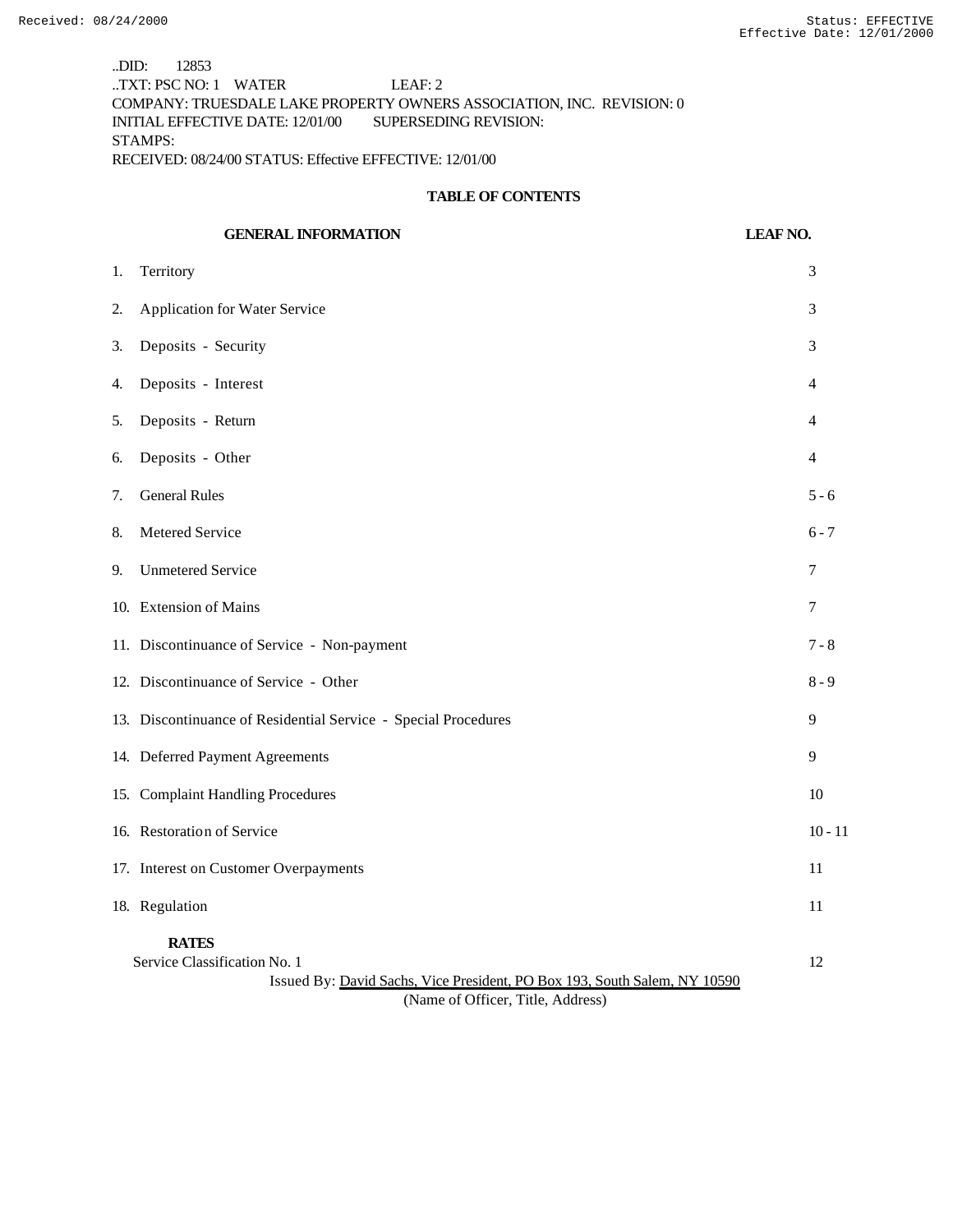..DID: 12854 ..TXT: PSC NO: 1 WATER LEAF: 3 COMPANY: TRUESDALE LAKE PROPERTY OWNERS ASSOCIATION, INC. REVISION: 0 INITIAL EFFECTIVE DATE: 12/01/00 SUPERSEDING REVISION: STAMPS: RECEIVED: 08/24/00 STATUS: Effective EFFECTIVE: 12/01/00

### **GENERAL INFORMATION**

1. Territory (County, Town, Development, Streets, etc.)

 Truesdale Lake Coummunity South Salem, NY Westchester County

- 2. Application for Water Service
	- A. Written application for service may be required.
	- B. A separate application may be required for each premises.
	- C. Premises may be subject to inspection by the company.
	- D.Applications need not be accepted from customers with charges due on any water accounts with the company. The company must accept an application if the customer enters into a deferred payment agreement.

E.Service pipe installations are subject to company approval.

- 3. Deposits Security
	- A.As a condition of receiving service, the company may require a deposit from customers that are delinquent (having a bill remaining unpaid 23 days from the date mailed), seasonal, short term or temporary or who have had service terminated for non-payment during the preceding 6 months. In addition, a deposit may also be required from a nonresidential customer whose credit has not been established with the company. A delinquent customer shall be provided with a written notice 20 days before the deposit is assessed which states that failure to make timely payments will permit the company to require a deposit from such customer.
	- B.Deposits from applicants and customers may not exceed two times the estimated average monthly bill for a calendar year, except in the case of customers whose usage varies widely where deposits may not exceed twice the average monthly bill for the peak season.
	- C.The company shall perform an annual review of the billing history of every customer who has a deposit with the company to assure that a deposit is still required under (3A) above and that the amount of the deposit conforms with (3B) above. The company reserves the right to review the deposit at any time. If a review shows that the deposit held falls short of the amount the company may require by 25 percent or more, the company may require the payment of an additional amount. If a review shows that the deposit held exceeds the amount required by 25 percent or more, the company shall refund the excess to the customer. The customer may request a downward revision of the deposit. Issued By: David Sachs, Vice President, PO Box 193,South Salem, NY 10590

(Name of Officer, Title, Address)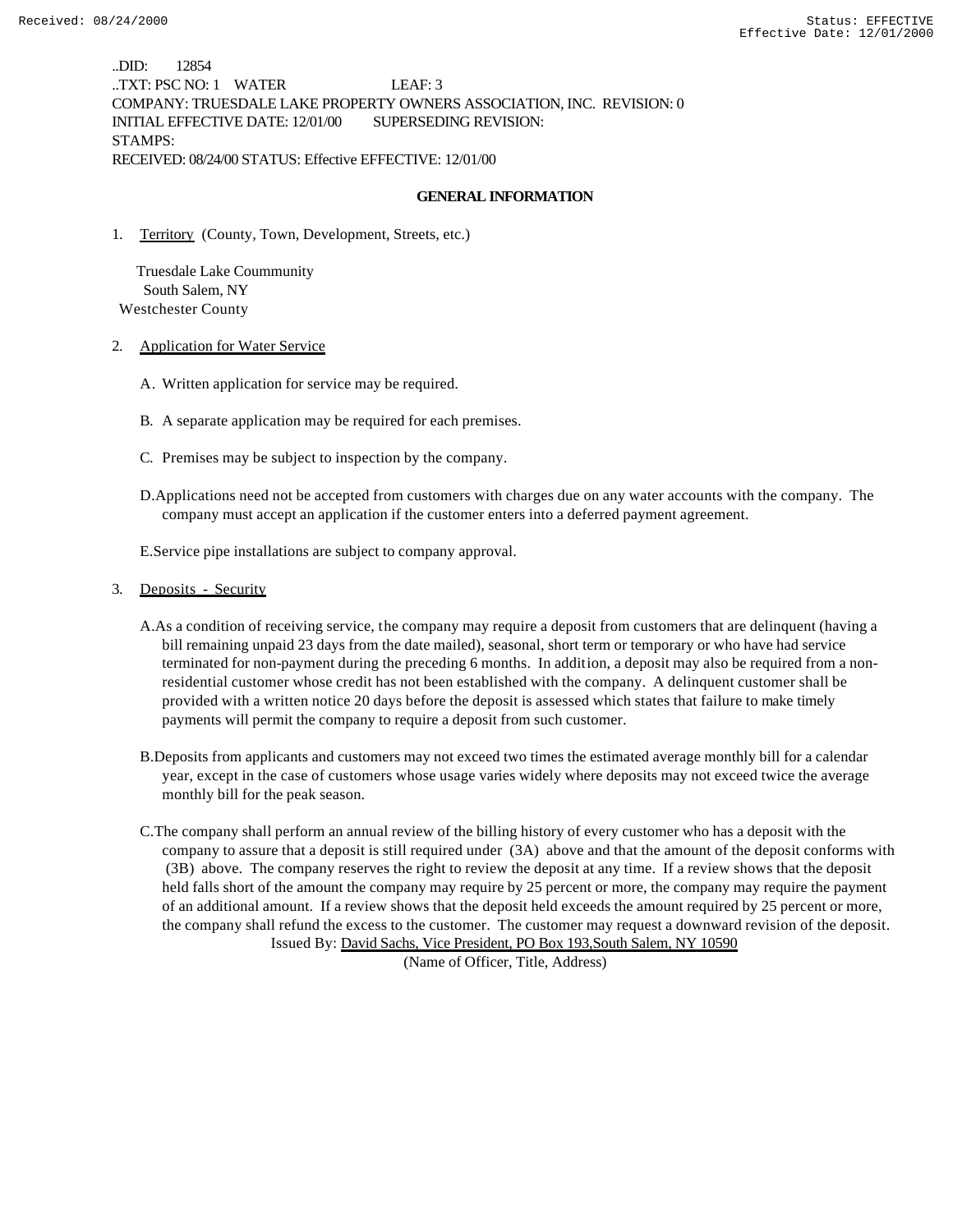..DID: 12855 ..TXT: PSC NO: 1 WATER LEAF: 4 COMPANY: TRUESDALE LAKE PROPERTY OWNERS ASSOCIATION, INC. REVISION: 0 INITIAL EFFECTIVE DATE: 12/01/00 SUPERSEDING REVISION: STAMPS: RECEIVED: 08/24/00 STATUS: Effective EFFECTIVE: 12/01/00

### **GENERAL INFORMATION**

#### 4. Deposits - Interest

Every deposit shall earn simple interest at the rate per annum prescribed by the Public Service Commission. The interest must be paid to customers when the deposit is returned. If the deposit has been held for 12 consecutive months or more, the interest must be credited to the customer no later than the first bill rendered after the next succeeding first day of October and at the end of each succeeding 12 month period.

#### 5. Deposits - Return

- A.The company shall return to a customer a deposit or portion of a deposit and all interest thereon no more than 30 days after:
	- (1) the day the account is closed and all bills are paid; or
	- (2)the date of the first bill for service rendered after a 12 month period during which time the customer was not delinquent, provided there is no other basis for the company to request a deposit; or
	- (3)a review of the deposit shows that a reduction of the deposit is warranted.
- B.A deposit or portion of a deposit plus interest thereon that is subject to return may be credited to the customer's account in the amount of any outstanding charges. If any balance remains, a refund check shall be issued.
- 6. Deposits Other
	- A.In the event that the applicant desires service for a trailer or other non-permanent structure, he shall deposit with the company all costs of the connection of such service. Said deposit shall bear simple interest as required above and shall be refunded at the end of 10 years, or sooner in the event that a permanent structure for such service connection is completed.
	- B.The company may also require deposits from customers to guarantee future payments as set forth in lawn sprinkler, main extension, or other forms of contracts which are in a form approved by the Public Service Commission. The interest rates for these deposits will be the same as the interest rates for security deposits and such interest will be credited to the customer as prescribed by Commission rules.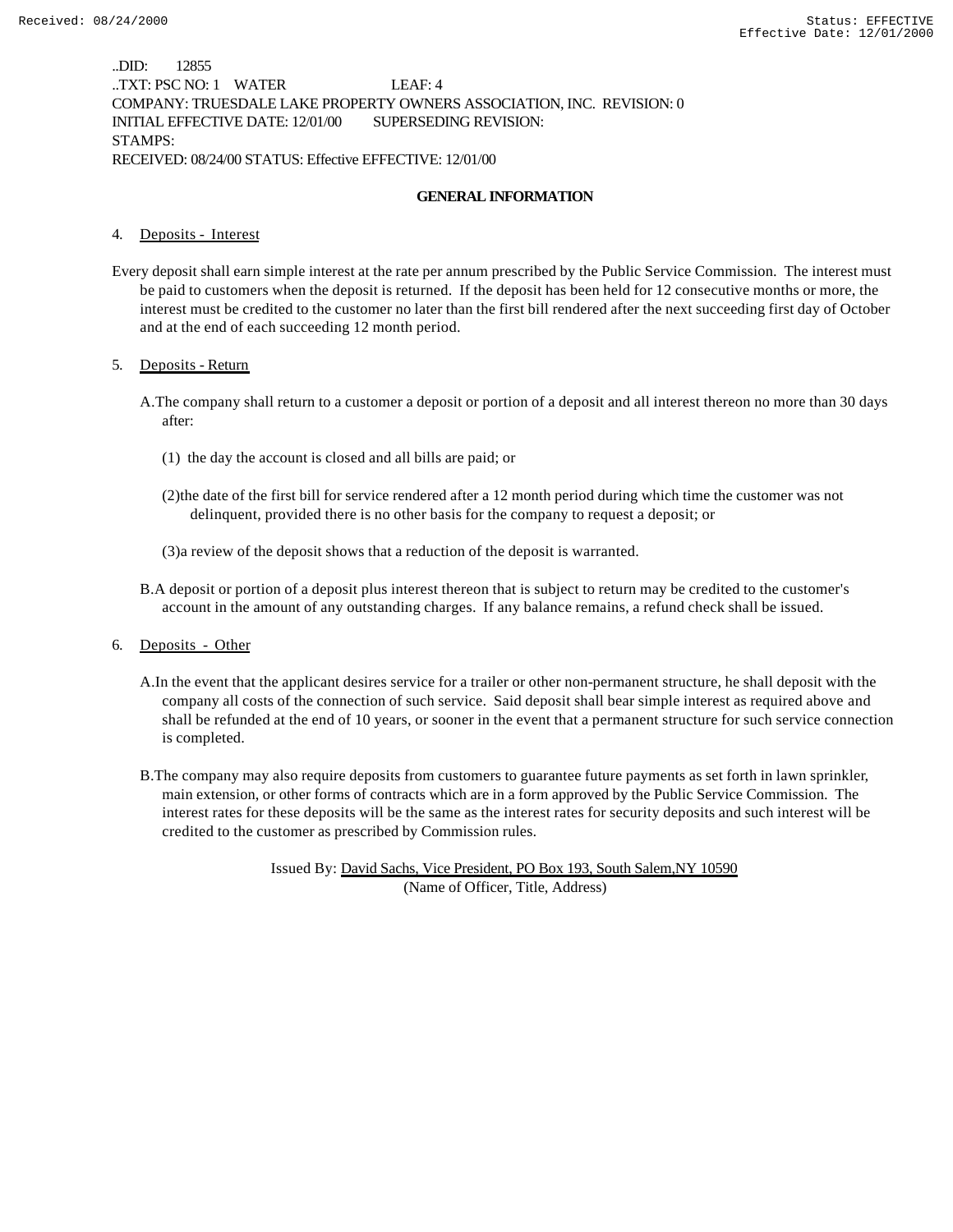..DID: 12856 ..TXT: PSC NO: 1 WATER LEAF: 5 COMPANY: TRUESDALE LAKE PROPERTY OWNERS ASSOCIATION, INC. REVISION: 0 INITIAL EFFECTIVE DATE: 12/01/00 SUPERSEDING REVISION: STAMPS: RECEIVED: 08/24/00 STATUS: Effective EFFECTIVE: 12/01/00

### **GENERAL INFORMATION**

#### 7. General Rules

- A.Customers must provide 10 days' written notice prior to the date on which termination of service is requested or prior to a change of occupancy, until which date the customer will be responsible for payment of service.
	- B.Fire hydrants shall not be used without the written permission of the company or unless in conformance with filed fire protection tariff provisions.
	- C.The company will not be liable for damage resulting from the presence of its facilities, supply, or use of water service, except damage resulting from gross negligence of the company.
	- D.The company may shut off water in its mains to make repairs and extensions. Where possible, proper advance notice will be made to customers affected.
	- E.The use of water for sprinkling, swimming pools, or other less essential uses may be restricted or prohibited where such use may unreasonably reduce the adequacy of service for other domestic purposes.
	- F.There must be a separate service for each premises.

G.Installation of service pipes and mains will not normally be made when the ground is frozen.

H.The customer is responsible for service pipes and plumbing within the property line. Any plumbing work done on the customer's service pipe is subject to approval by the company. No underground work shall be covered up until it has been inspected and approved by the company.

I.All leaks on customer premises or the customer portion of the service pipe must be repaired as soon as possible.

- J.All mains, services (up to the property line) and other water system facilities will be maintained and replaced by the company.
- K.The company will supply water in the distribution system at pressures between 20 and 100 pounds per square inch (psi) and will strive, where practicable, to maintain a normal working pressure of 60 psi with a minimum of 35 psi. If the company makes changes to its system which cause the pressure to increase to over 100 psi to existing customers, the company will be responsible for the first installation of the necessary equipment in the customer's premises. From that point on the equipment will be considered part of the customer's internal plumbing and the customer will be responsible for its maintenance or replacement. If a water pressure reducing valve, in the customer's or applicant's opinion, is necessary or desired to safeguard the plumbing, it is the customer's or applicant's responsibility to purchase, install and maintain this equipment. Where a pressure reducing valve is used it is also advisable to install a suitable pressure relief valve. All installations will comply with the local building codes and standards and are considered a part of the customer's internal plumbing.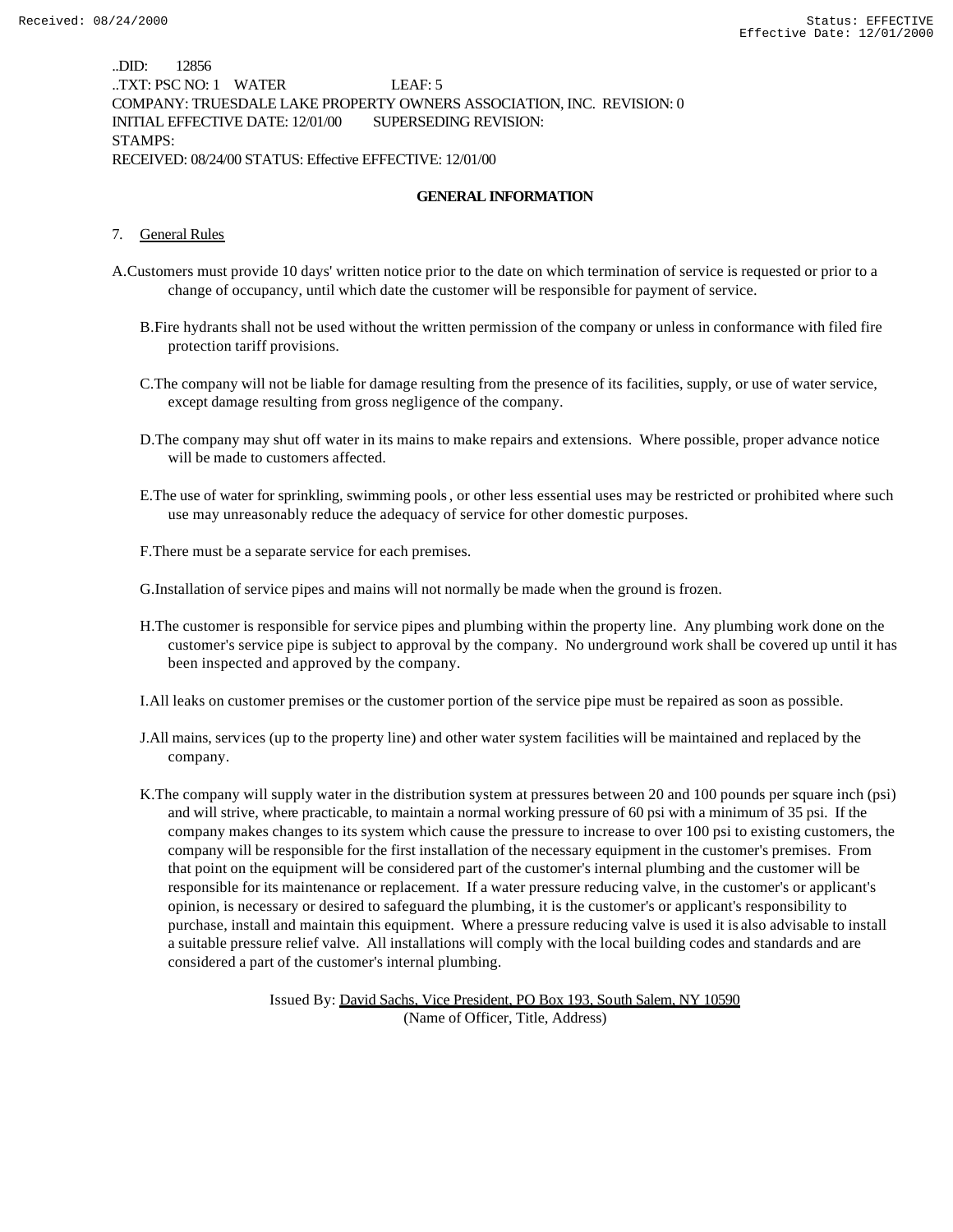..DID: 12857 ..TXT: PSC NO: 1 WATER LEAF: 6 COMPANY: TRUESDALE LAKE PROPERTY OWNERS ASSOCIATION, INC. REVISION: 0 INITIAL EFFECTIVE DATE: 12/01/00 SUPERSEDING REVISION: STAMPS: RECEIVED: 08/24/00 STATUS: Effective EFFECTIVE: 12/01/00

### **GENERAL INFORMATION**

- L.Where an applicant is seeking service at an elevation or gradient which could not otherwise be adequately serviced by existing plant, the company will require that the applicant bear the additional cost of providing such extraordinary service, or in the alternative, require the applicant to purchase, install and maintain the necessary special equipment, such as a hydro-pneumatic system, needed to serve the premises. The installation of a hydro-pneumatic system as part of the customer's internal plumbing may be subject to approval of the Health Department and should comply with local building codes and standards.
- M.Cross connections to water sources other than the company's or with other facilities are strictly prohibited. Customers must, at their expense, install and maintain such backflow prevention devices as may be required by the company in accordance with good water works practice or applicable laws or regulations.
- N.Customers must permit company representatives to enter their premises on reasonable request for purposes relating to the operation and maintenance of the company's system, including inspection of the customer's and the company's facilities, installation, reading, testing, replacement and removal of meters, and terminating and restoring service.
- O.No person shall maliciously, willfully or negligently break, damage, destroy, uncover, deface, block access to or tamper with any pipe, valve, meter, structure, appurtenance or equipment which is a part of the water works system.
- 8. Metered Service (if applicable and provided for in Service Class No. 1 or Nos. )

A.A meter of a type approved by the Commission is required for each premises.

- B.The company will furnish, install, and maintain the meter. Unless the meter register is set at zero, the company shall attach a tag with the date and meter dial reading at the time of installation.
- C.The customer will provide a location for the meter acceptable to the company and will be responsible for the cost of repairing damage resulting from human interference, frost, backflow of hot water, or other such causes.
- D.Where the company agrees it is necessary to set a meter outside the building, it shall be installed at the expense of the customer in a pit acceptable to the company which is both water-tight and frostproof. The cover of the pit shall be fastened with a convenient locking device. Where the distance from the property line to the front wall of the building is greater than 75 feet, the company may require that the meter be set in a pit at or near the property line. If the pit is to be installed on property not owned or controlled by the customer, written consent of the owner of the property shall be obtained prior to the installation.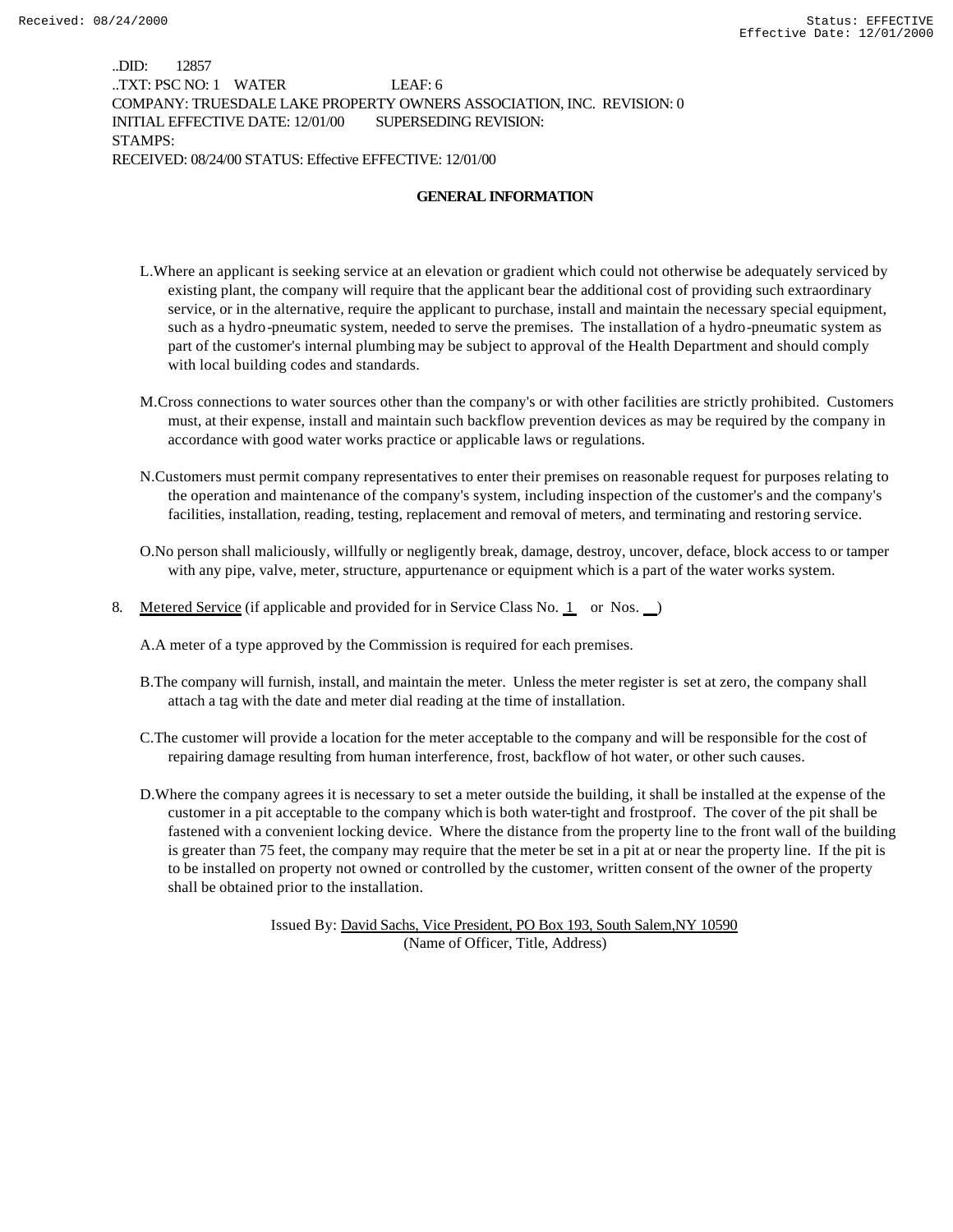..DID: 12847 ..TXT: PSC NO: 1 WATER LEAF: 7 COMPANY: TRUESDALE LAKE PROPERTY OWNERS ASSOCIATION, INC. REVISION: 0 INITIAL EFFECTIVE DATE: 12/01/00 SUPERSEDING REVISION: STAMPS: RECEIVED: 08/24/00 STATUS: Effective EFFECTIVE: 12/01/00

### **GENERAL INFORMATION**

E.The company reserves the right to remove, test, and replace the meter.

- F.The company shall afford the customer an opportunity to verify the final reading of any water meter removed from the premises and obtain the customer's signature on a meter removal card which shows the date removed and the reading.
- G.Meters will be tested in conformance with rules of the Public Service Commission. In the case of a disputed account involving the accuracy of the meter, the company will have the meter tested upon the request of the customer. Should the customer request to have a second meter test within 1 year, the customer will be responsible for the actual cost incurred to have the meter tested including the cost to remove the meter, payable in advance to the company. This fee will be refunded if the meter's final weighted average is found to register in excess of 100 percent. Adjustments in bills for over-registration of the meter will be made in accordance with the current rules of the Public Service Commission.

H.Bills will show meter readings and the dates read.

I.Bills will be reasonably estimated where a meter has been inaccessible and will be so indicated on the bill.

J.Where a meter has ceased to register or its percentage of accuracy cannot be determined, an estimated bill for the current period may be rendered. For all other periods the bill shall be the minimum applicable charge.

9. Unmetered Service (if applicable and provided for in Service Class No. \_\_ or Nos. \_\_)

All applicable provisions of this tariff shall apply.

10. Extension of Mains

Mains will be extended in conformance with Commission Rules and Regulations found in 16 NYCRR, Part 501.

#### 11. Discontinuance of Service - Non-Payment

 Service may be discontinued under the following provisions: for non-payment of any amount due for water supplied, for failure to make any payment due under a deferred payment agreement or for meter repairs (see Section 8C), for failure to post a required deposit or for failure to pay any fee or charge accruing under the contract or tariff.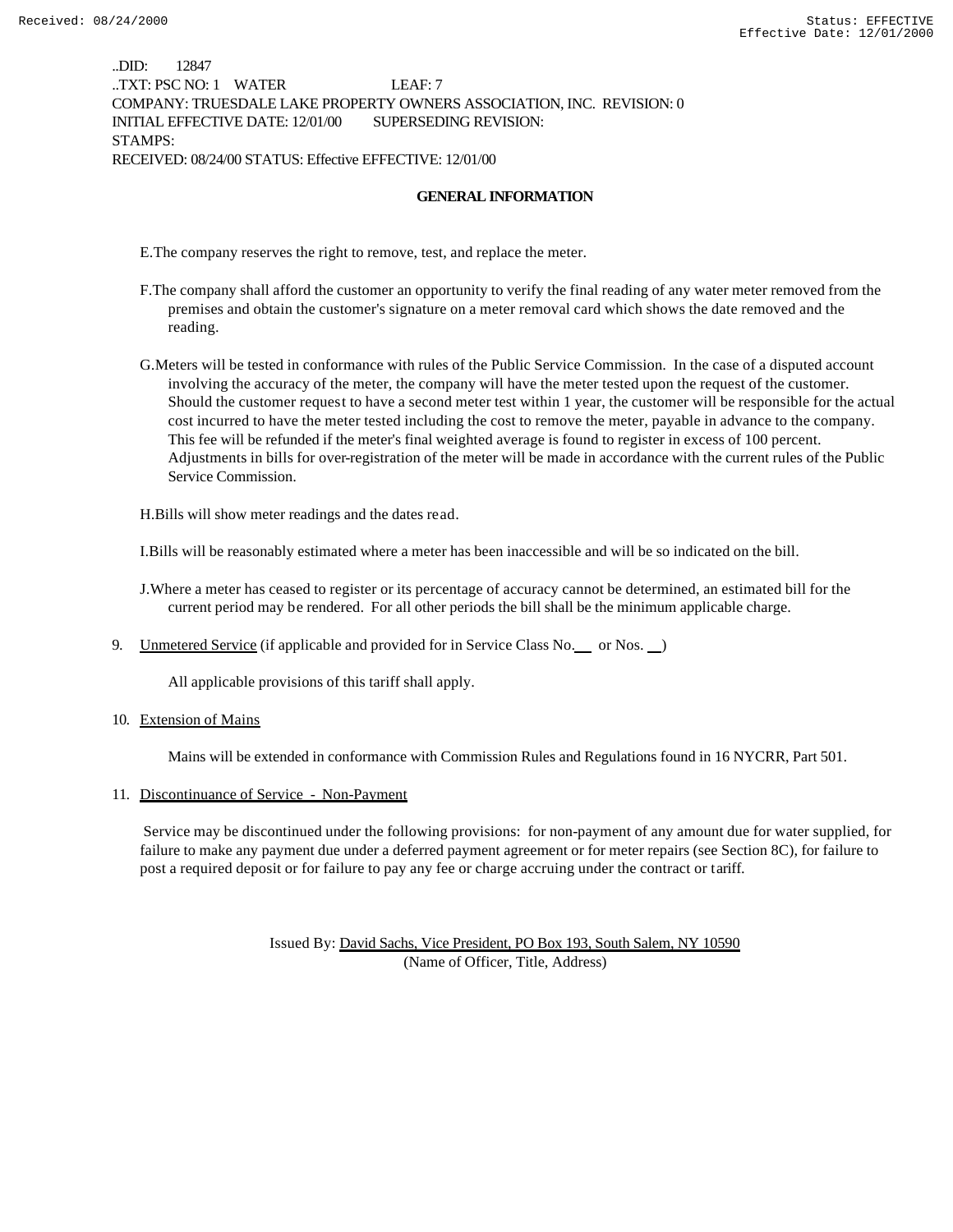..DID: 12848 ..TXT: PSC NO: 1 WATER LEAF: 8 COMPANY: TRUESDALE LAKE PROPERTY OWNERS ASSOCIATION, INC. REVISION: 0 INITIAL EFFECTIVE DATE: 12/01/00 SUPERSEDING REVISION: STAMPS: RECEIVED: 08/24/00 STATUS: Effective EFFECTIVE: 12/01/00

### **GENERAL INFORMATION**

- A.A bill not paid within 23 days of mailing is considered delinquent, and the company may discontinue service after complying with 16 NYCRR, Part 533 which requires: (1) 15 days written notice if served personally, or (2) 15 days after a registered letter containing such notice has been signed or refused, or (3) 18 days after mailing written notice in a post-paid wrapper. Service will not be re-established until payment of all proper arrears, charges and deposits is made or a deferred payment agreement is entered into. Receipt of a subsequently dishonored negotiable instrument in response to a notice of discontinuance shall not constitute payment of the customer's account and the company shall not be required to issue additional notice prior to discontinuance. There will be a charge for processing all returned checks equal to the bank charge plus a handling fee of \$5.00 (not to exceed the maximum allowed by section 5-328 of General Obligations Law).
- B.The company will not discontinue service to residential premises for non-payment of bills on a Friday, Saturday, Sunday, public holiday (as defined in General Construction Law), or on a day on which the utility's main office is closed. Discontinuance can only take place from Monday to Thursday between the hours of 8 a.m. and 4 p.m.
- C.The company will not discontinue service for non-payment of bills to any person or entity receiving public assistance if the payment for such service is to be paid directly by the Department of Social Services or by the local Social Services representatives.
- 12. Discontinuance of Service Other
	- A.Service rendered under any application, contract or agreement may be discontinued by the company after reasonable notice for any of the following reasons:
		- (1)For willful or indifferent waste of water due to any cause or for non-authorized use of water.
		- (2)For failure to protect from damage the meter and connection, or for failure to protect and maintain the service pipe or fixtures on the property of the customer in a condition satisfactory to the company.
		- (3)For tampering with any meter, connections, service pipe, curb cock, seal or any other appliance of the company controlling or regulating the customer's water supply.
		- (4)For failure to provide the company's employees reasonable access to the premises supplied, or for obstructing the way of ingress to the meter or any other appliances controlling or regulating the customer's water supply.
		- (5)In case of vacancy of the premises.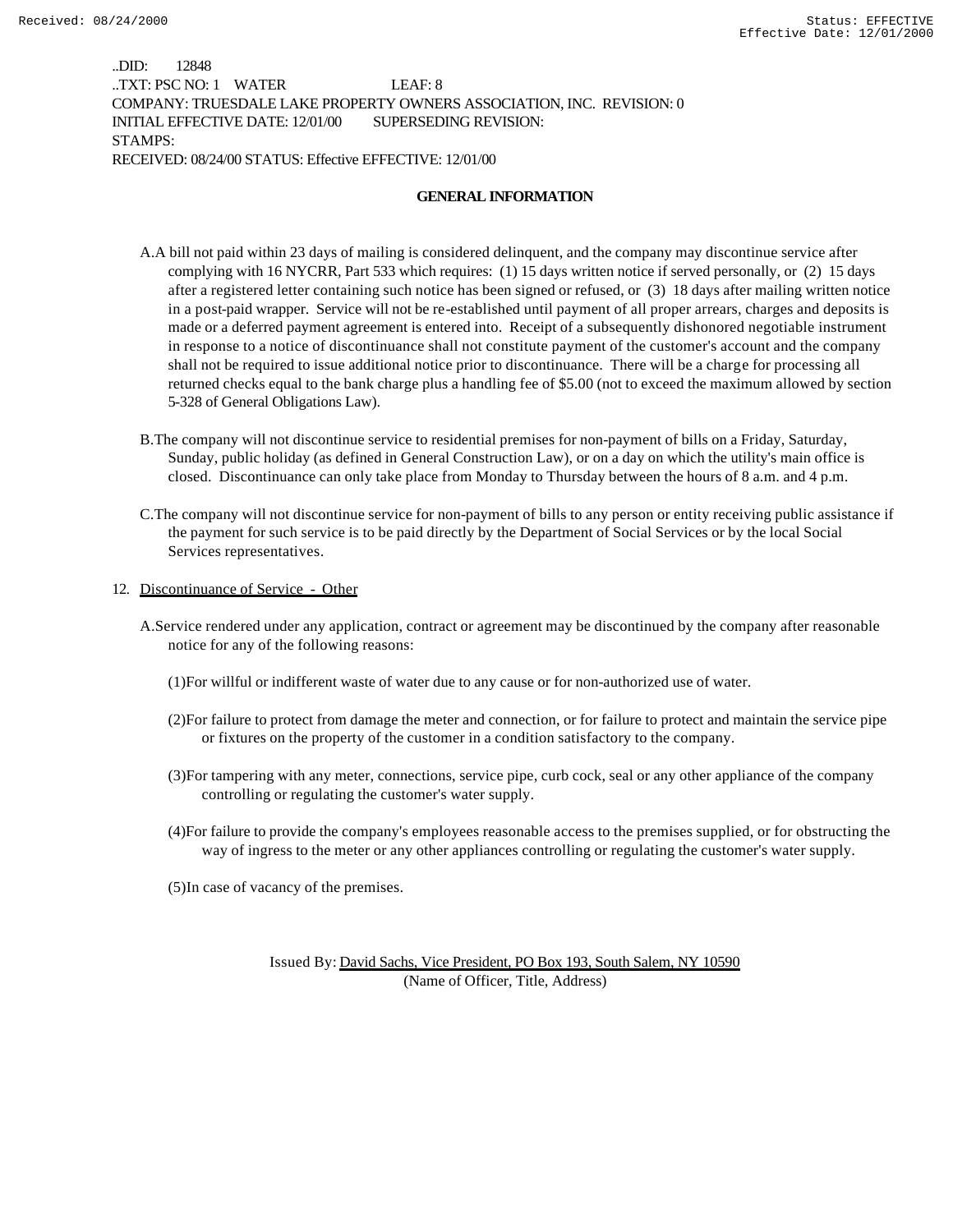..DID: 12849 ..TXT: PSC NO: 1 WATER LEAF: 9 COMPANY: TRUESDALE LAKE PROPERTY OWNERS ASSOCIATION, INC. REVISION: 0 INITIAL EFFECTIVE DATE: 12/01/00 SUPERSEDING REVISION: STAMPS: RECEIVED: 08/24/00 STATUS: Effective EFFECTIVE: 12/01/00

### **GENERAL INFORMATION**

(6)For cross connections.

(7)For submetering or reselling water.

(8)For non-compliance with water usage restrictions.

- (9)For violation of any rule or regulation of the company as filed with the Public Service Commission, provided such violation affects the reliability or integrity of the water system.
- B.Written notice of discontinuance of service shall contain the information required by 16 NYCRR Section 533.3 and will be given except in those instances where a public health hazard exists.
- C.The company may, at any time, temporarily discontinue water service in case of accident, or for the purpose of making connections, alterations, repairs, changes, etc.
- D.Except as stated in the preceding paragraph, or in the case of a violation that threatens the integrity of the water system, the company shall not discontinue service to any customer on a Friday, Saturday, Sunday, Public Holiday or on a day when the company is not open for business. Public Holiday shall refer to those holidays defined in the General Construction Law.

#### 13.Discontinuance of Residential Service - Special Procedures

 If termination of service would result in serious impairment to health and safety, the company must delay the termination of service or, if service has already been terminated, must restore service, for thirty days under the following conditions:

- A. all occupants are either blind, disabled, 62 years of age or older or 18 years of age or under;
- B. a medical emergency exists; or
- C. if heating would be affected between November 1 and April 1.

 It is the customer's responsibility to notify the company that such conditions exist and to provide any required documentation. The company may require that the customer make appropriate arrangements to pay any arrears as well as pay current bills.

#### 14. Deferred Payment Agreements

 In addition to those circumstances in Section 13, the company will consider granting customers reasonable payment terms in cases where a customer is threatened with termination of service, or where the company has issued a backbill to a customer. Any such agreement may require the customer to make a reasonable down payment, and to pay current bills when issued.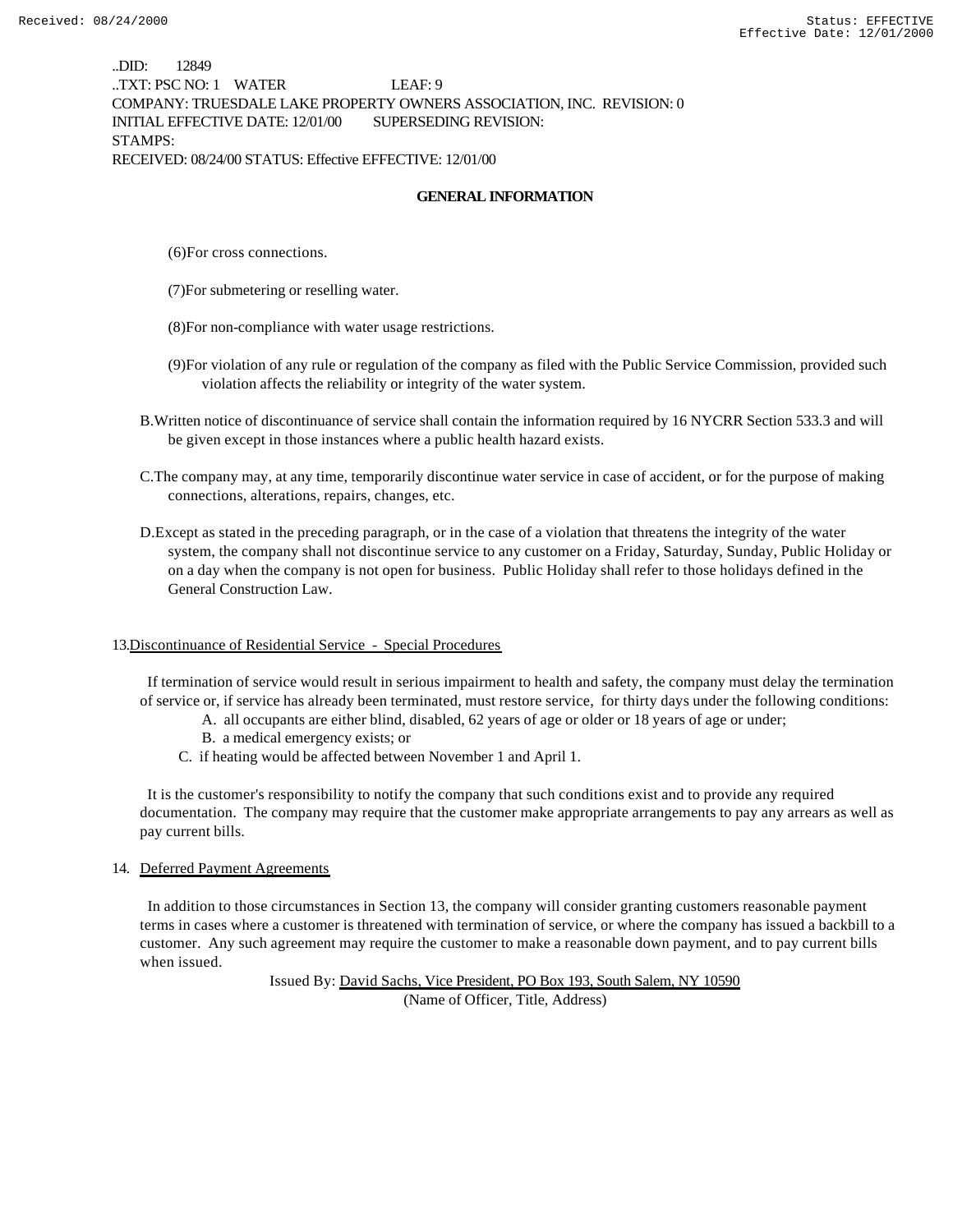# ..DID: 12850 ..TXT: PSC NO: 1 WATER LEAF: 10 COMPANY: TRUESDALE LAKE PROPERTY OWNERS ASSOCIATION, INC. REVISION: 0 INITIAL EFFECTIVE DATE: 12/01/00 SUPERSEDING REVISION: STAMPS: RECEIVED: 08/24/00 STATUS: Effective EFFECTIVE: 12/01/00

# **GENERAL INFORMATION**

# 15. Complaint Handling Procedures

- A. The company will promptly investigate and evaluate all complaints received from customers regarding bills for service rendered or required deposits. The results of the company's findings will be reported to the customer. During the period of investigation and evaluation, service will not be discontinued, nor shall a new notice of termination be issued, provided, however, that the customer will be required to pay the undisputed portion of any balance due, which may include bills for current usage.
- B. After the completion of such an investigation, if the company determines that the disputed service has been rendered, or that the disputed charge or deposit is proper in whole or in part, the company may require that the full bill or deposit be paid. Appropriate notices of the determination shall be given to the customer, and where notice of discontinuance of service was previously sent, or is served with the determination, such notice shall include a statement advising the customer of the availability of the Commission's complaint handling procedures, including the address and telephone number of the Department's Consumer Services Division. Where prior notice of discontinuance was sent, company procedure provides for discontinuance of service if customer fails to pay the proper amount due and owing within 5 days after notice of the company determination was served personally on the customer or at least 8 days after mailing of the notice. Under no circumstances will discontinuance of service occur if so precluded by the Commission.
- C. In situations where the complaint procedures of the Commission have been invoked and it is determined that the disputed service has been rendered or that the disputed charge or deposit is proper and prior notice of discontinuance was sent, a customer's service will not be discontinued for failure to pay the amount found due and owing until at least 5 days after notice of the Commission's determination, where personal service is made, or at least 8 days after mailing of such a notice.

# 16. Restoration of Service

 A charge will be made to restore service after discontinuance at the member's request, for nonpayment or for violation of these rules.

 This charge or charges will be a rate agreed upon by the members of the Association and will appear on all written notices of discontinuation of service. Any member has the right to request that the Department of Public Service investigate the charges.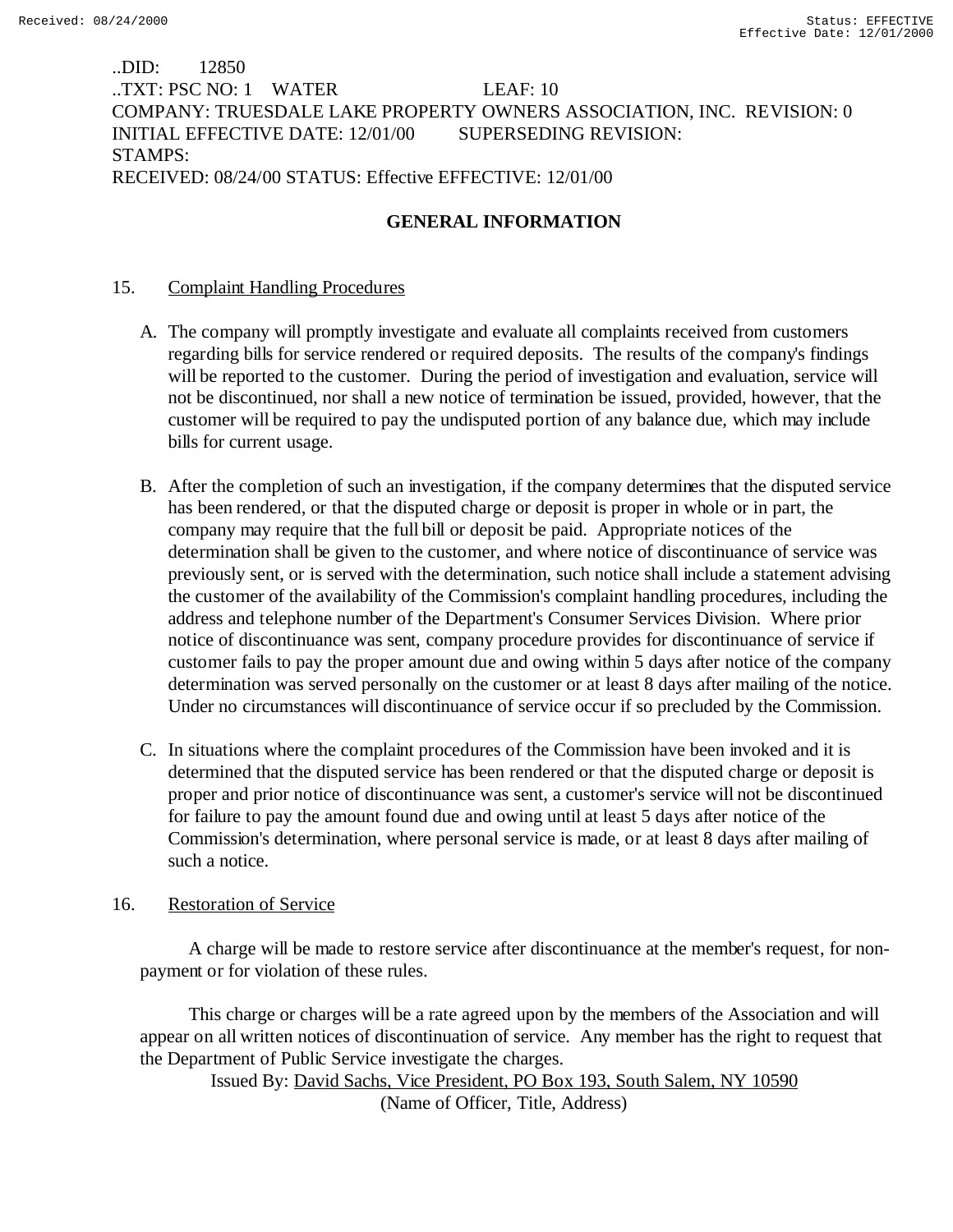# ..DID: 12851 ..TXT: PSC NO: 1 WATER LEAF: 11 COMPANY: TRUESDALE LAKE PROPERTY OWNERS ASSOCIATION, INC. REVISION: 0 INITIAL EFFECTIVE DATE: 12/01/00 SUPERSEDING REVISION: STAMPS: RECEIVED: 08/24/00 STATUS: Effective EFFECTIVE: 12/01/00

# **GENERAL INFORMATION**

In a case where service is being restored after discontinuance for non-payment, the company may require full payment of all arrears as well as the restoration of service charge. If the company and the customer have entered into some form of payment agreement, the agreed upon down payment may be required before service will be restored.

If it becomes necessary to disconnect service at the main because of willful acts of a customer, the service restoration charge will include the actual costs incurred by the company to disconnect and reconnect the service.

## 17. Interest on Customer Overpayments

The company will provide interest on a customer overpayment as follows:

- A. A customer overpayment is defined as payment by the customer to the company in excess of the correct charge for water service supplied to the customer which was caused by erroneous billing by the utility.
- B. The rate of interest on such amounts shall be the greater of the unadjusted customer deposit rate or the applicable late payment rate, if any, for the service classification under which the customer was billed. Interest shall be paid from the date when the customer overpayment was made, adjusted for any changes in the deposit rate or late payment rate, and compounded monthly, until the date when the overpayment was refunded.
- C. The company will not pay interest on customer overpayments that are refunded within 30 days after such overpayment is received by the company.

## 18. Regulation

 All matters, rules and other situations concerning the rendering of water service which are not specifically covered herein or in a provision of the New York State Codes, Rules and Regulations and which are subject to the jurisdiction of the Public Service Commission, and for which a customer and the company cannot agree as to an equitable and fair solution will be referred to said Commission to be resolved. Either the customer or the company may request that a rule or provision of this tariff be changed for a particular situation.